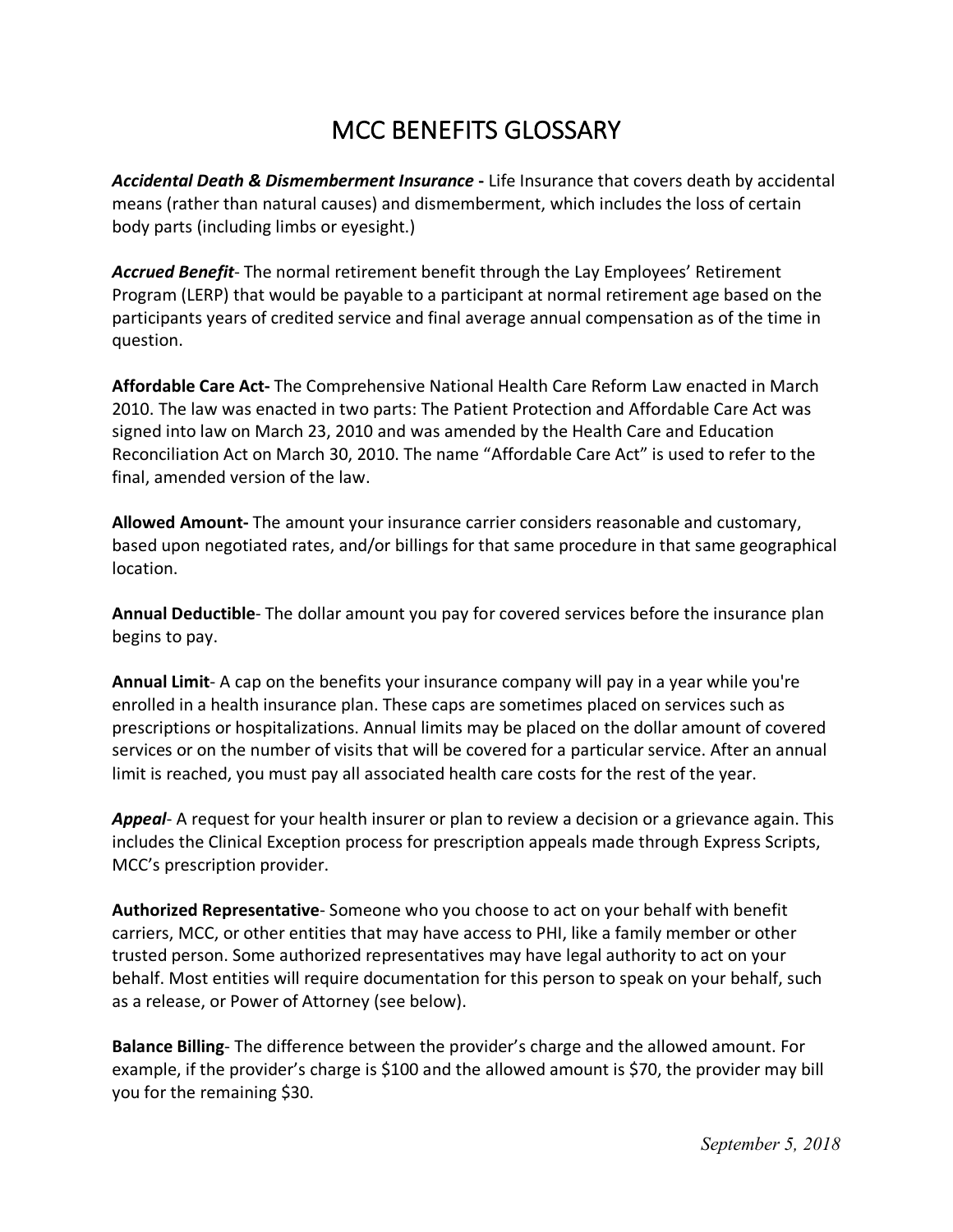*Beneficiary***-** A designated person or legal entity (such as a trust or estate) who receives money or other benefits from a benefactor. In the case of MCC, this could be for the Lay Employees' Retirement Plan or the Life Insurance plan.

**Benefit Year-** A year of benefits coverage under an individual insurance plan. The benefit year for most MCC health plans begin January 1 of each year and ends December 31 of the same year. Delta Dental is the only exception, its benefit year begins July 1 and ends June 30 of the following year.

*Blue Cross Blue Shield of Michigan*- The insurance carrier for Michigan Catholic Conference Medical and Vision plans.

*Brand Name Drug-* A drug sold by a drug company under a specific name or trademark and that is protected by a patent. Brand name drugs may be available by prescription or over the counter.

*Certificate of Coverage (Life Insurance)*- A written statement prepared by the Life Insurance carrier which explains the coverage an employee may be entitled to, the beneficiary information, and the limitations, exclusions, and requirements that apply within the plan.

**COBRA**- Consolidated Omnibus Budget Reconciliation Act: A Federal law that may allow you to temporarily keep health coverage after your employment ends, you lose coverage as a dependent of the covered employee, or another qualifying event. *Under ERISA, (Employee Retirement Income Security Act). Michigan Catholic Conference employees are NOT eligible for COBRA by law.*

*Contract-* A legal and binding agreement between an employee and employer which sets the terms of employment, such as working hours, compensation, and benefit packages.

*Children's Health Insurance Program*- Insurance program jointly funded by state and federal government that provides health coverage to low-income children and, in some states, pregnant women in families who earn too much income to qualify for Medicaid but can't afford to purchase private health insurance coverage. In Michigan, this could be a program like MIChild.

*Claim*- A request for payment that you or your health care provider submits to your health insurer when you get items or services you think are covered.

*Coinsurance*- Your share of the costs of a covered health care service, calculated as a percent (for example, 20%) of the allowed amount for the service. You pay coinsurance plus any deductibles you owe. For example, if the health insurance or plan's allowed amount for an office visit is \$100 and you've met your deductible, your coinsurance payment of 20% would be \$20. The health insurance or plan pays the rest of the allowed amount.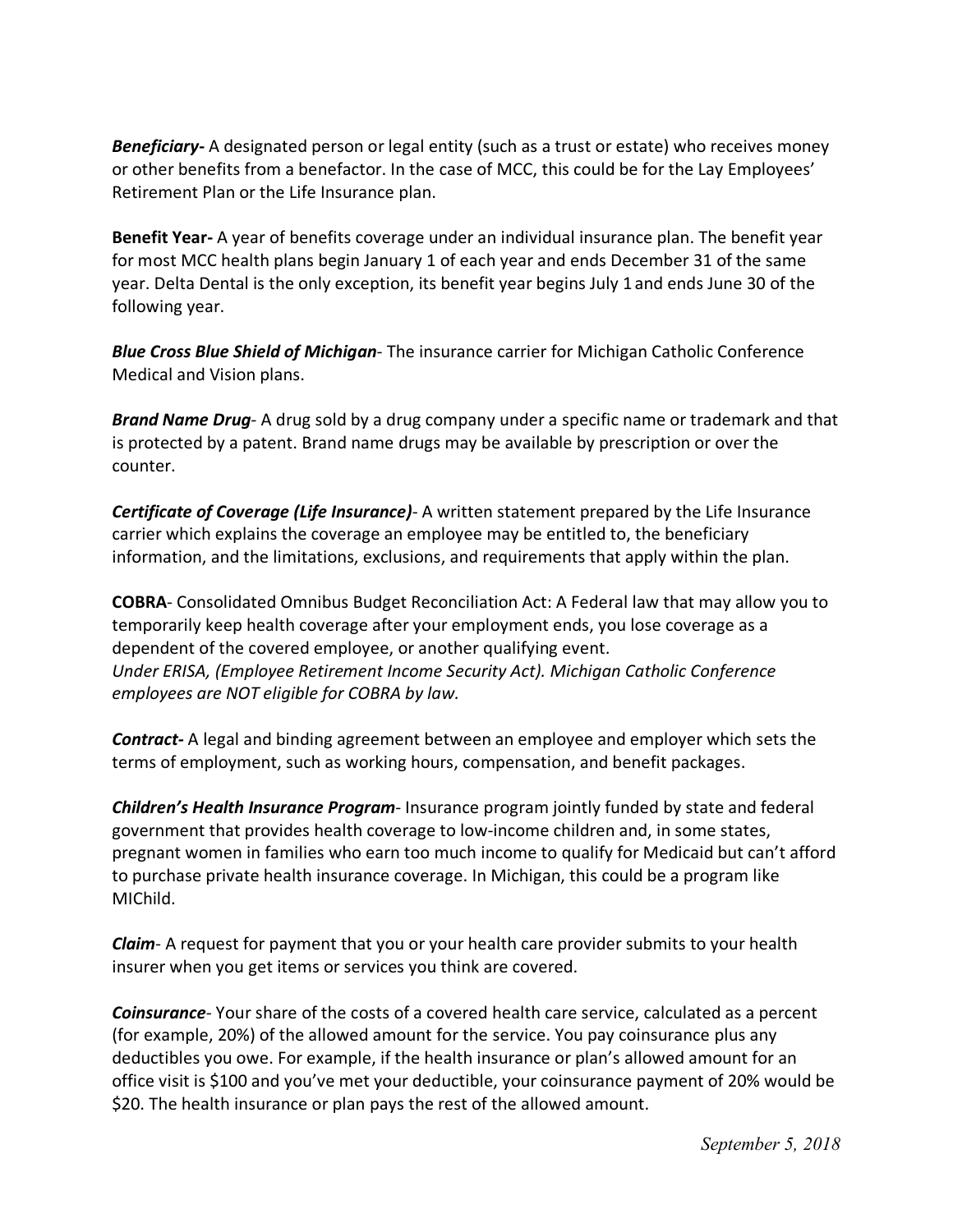*Complication of Pregnancy*- Conditions due to pregnancy, labor and delivery that require medical care to prevent serious harm to the health of the mother or the child. Morning sickness and a non-emergency caesarean section are not complications of pregnancy.

*Conversion Coverage*- Offered through Unum for MCC's life insurance programs, an employee terminating employment, who is suffering from a disease that has a material and substantial effect on his/her life expectancy, may purchase a Conversion Policy to replace the amount of life insurance he or she had when coverage terminated.

*Coordination of Benefits*- A way to figure out who pays first when two or more health insurance plans are responsible for paying the same medical claim.

*Copayment*- A fixed amount (for example, \$15) you pay for a covered health care service, usually when you get the service. The amount can vary by the type of covered health care service.

*Covered Employment*- Employment as a lay employee of a Covered Unit in a position normally requiring 20 or more hours of service per week for five or more months in a calendar year.

*Covered Unit*- A parish, school, institution, organization, corporation, or other entity in the State of Michigan which is an integral part of the Catholic Church, engaged in carrying out the functions of the Catholic Church, and under the control of an Archbishop or Bishop of a Michigan Diocese of the Catholic Church, unless the Archbishop or Bishop specifically exempts the unit from status as a covered unit.

*Cost Sharing*- The share of costs covered by your insurance that you pay out of your own pocket. This term generally includes deductibles, coinsurance, and copayments, or similar charges, but does not include premiums, balance billing amounts for non-network providers, or the cost of non-covered services. Cost sharing in Medicaid and CHIP also includes premiums.

*Creditable Coverage*- Health insurance coverage under any of the following: a group health plan; individual health insurance; student health insurance; Medicare; Medicaid; CHAMPUS and TRICARE; the Federal Employees Health Benefits Program; Indian Health Service; the Peace Corps; Public Health Plan (any plan established or maintained by a State, the U.S. government, a foreign country); Children's Health Insurance Program (CHIP); or, a state health insurance high risk pool. If you have prior creditable coverage, it will reduce the length of a pre-existing condition exclusion period under new job-based coverage.

*Credited Service*- The number of years and fractions of a year of service credited to an employee under the LERP for the purpose of determining eligibility and calculating the employee's benefit. An employee earns one year of credited service when he or she works a minimum of five months in a calendar year. An employee is vested after five years of Credited Service.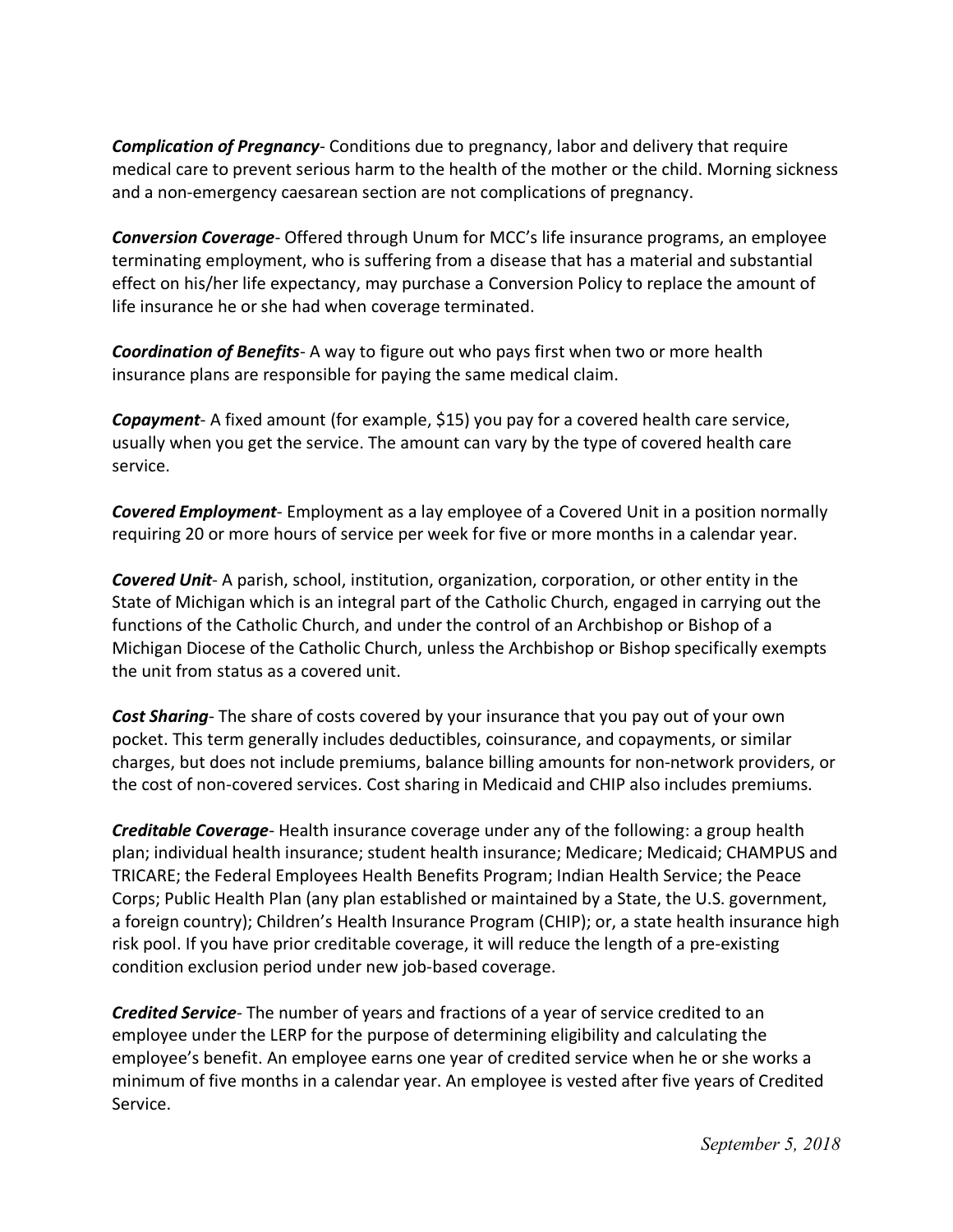**Death Benefit (LERP)** - If an employee is vested but has yet to receive his or her retirement benefit, the assigned beneficiary/beneficiaries are entitled to a death benefit.

*Death Benefit (Life Insurance) -* A term life benefit provided to a participating employee or beneficiary upon the death of the covered employee or dependent. Written notice and proof of claim must be received no later than 90 days after the date of death. A claim form must be completed and sent to MCC for submission to Unum.

*Deductible*- The amount you pay for covered health care services before your insurance plan begins to pay. For example, if your annual deductible is \$250 your plan won't pay anything until you've met your \$250 deductible for any covered services subject to the deductible. The deductible may not apply to all services.

*Delta Dental of Michigan*- The insurance carrier for Michigan Catholic Conference Dental plans. It is a comprehensive dental plan which offers a large network of participating providers in the state of Michigan and beyond.

*Dental Coverage-* Benefits that help pay for the cost of visits to a dentist for basic or preventive services, like teeth cleaning, X-rays, and fillings. MCC's Dental coverage is offered through Delta Dental of Michigan (see above).

*Dependent*- A child or other individual for whom a parent, relative, or other person may claim a personal exemption tax deduction. Under the Affordable Care Act, individuals may be able to claim a premium tax credit to help cover the cost of coverage for themselves and their dependents.

*Disability* - A limit in a range of major life activities. This includes activities like seeing, hearing, walking and tasks like thinking and working. Because different programs may have different disability standards, please check the program you're interested in for its disability standards. Regarding the LERP, disability means a mental or physical disability that renders the participant totally and permanently incapacitated for duty in the employ of a Covered Unit.

*Disability Retirement Benefit*- A benefit a vested employee may be eligible for if his or her termination of employment is due to Disability as defined above. The vested employee may request a Disability Retirement Benefit application by calling MCC.

*Durable Medical Equipment*- Equipment and supplies ordered by a health care provider for everyday or extended use. Coverage for DME may include: oxygen equipment, wheelchairs, crutches or blood testing strips for diabetics.

*Early Retirement Age-* The date on which the participant has attained the age that is 10 years less than the participants Social Security Normal Retirement Age and has completed five or more years of credited service.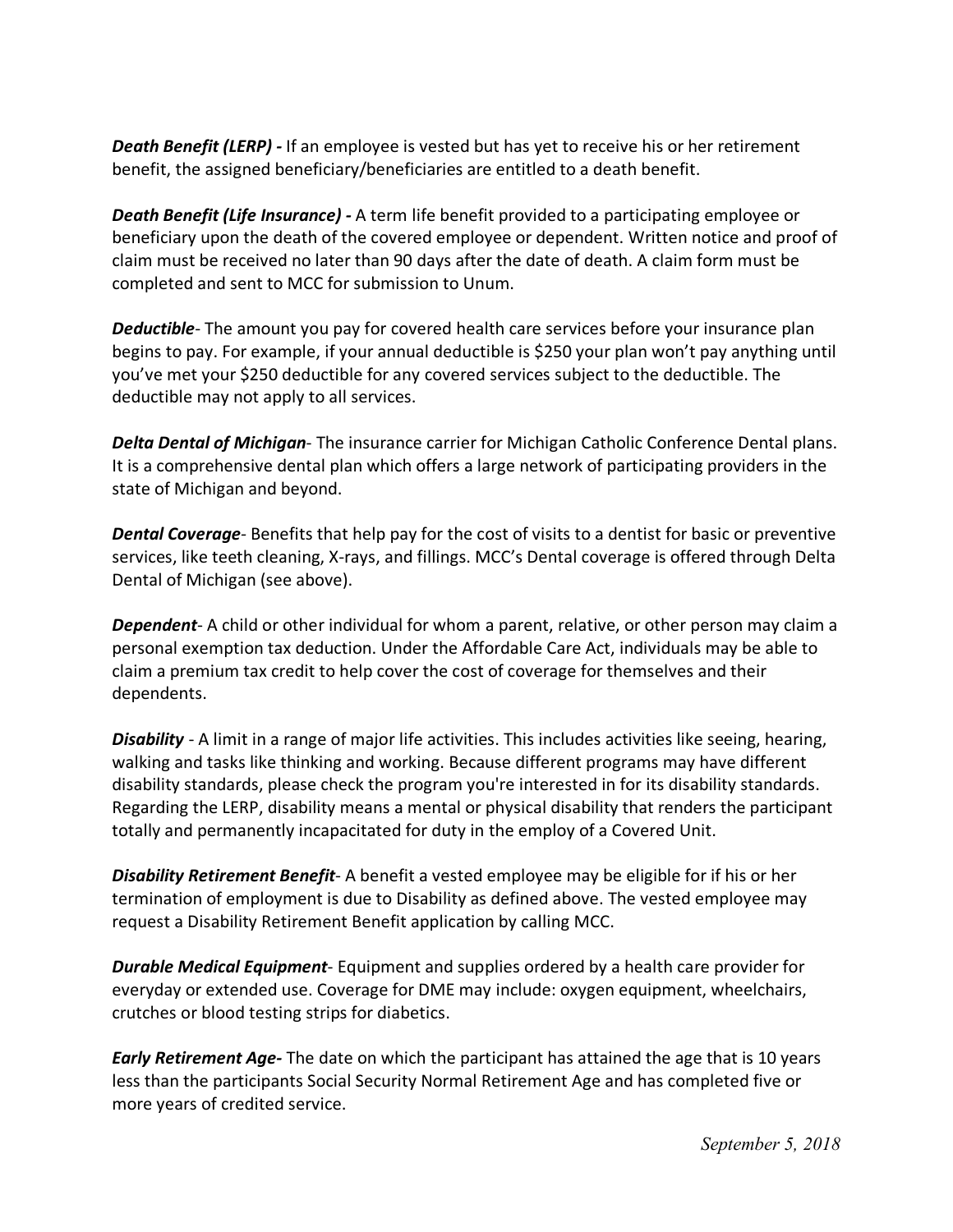*Earnings-* Considered to be the regular wages you receive from your employer before taxes and prior to any pre-tax contributions made to a qualified deferred compensation plan, Section 125 plan, or flexible spending account.

*Eligibility-* As defined by MCC, 20 working hours or more per week provides a lay employee eligibility for any unit-provided health and welfare programs or the Lay Employees Retirement Plan.

*Elimination Period-* The time-period between an injury and receipt of benefit payments. Per MCC Disability plan documents:

For Short Term Disability, the elimination period is 10 business days. For Long Term Disability, the elimination period is 180 days.

*Emergency Medical Condition*- An illness, injury, symptom or condition so serious that a reasonable person would seek care right away to avoid further harm.

*Emergency Medical Transportation*- Ambulance services for an emergency medical condition.

*Emergency Palliative Treatment*- Dental treatment, typically used when a patient is seen for an emergency appointment, as a result of pain or discomfort. Palliative treatment can be thought of as easing the symptoms without curing the underlying condition.

*Emergency Room Care*- Emergency services received in an emergency room.

*Employee Self Service*- MCC's website through which employees create a login to view their personal health and pension benefits through MCC. Employees can also generate an estimate or request a pension application through ESS. More features are coming as we continue to develop the online services MCC offers to its members!

*Endodontic Services-* Specialty services that are concerned with the treatment of dental pulpi.e. fillings, pulp canal or root canal therapy.

*Estimate*- An estimate that is calculated by MCC to provide insight to an employee's MCC pension, according to the parameters of his or her retirement plan under the LERP.

*Excluded Services*- Health care services that your health insurance or plan does not pay for or cover.

*Explanation of Benefits (EOB) -* A statement sent by a health insurance company to covered individuals which explains what medical treatments and/or services were paid for on their behalf. Many EOBs can be found online through the carrier's web portal, such as BCBSM.com, express-scripts.com, and deltadentalmi.com.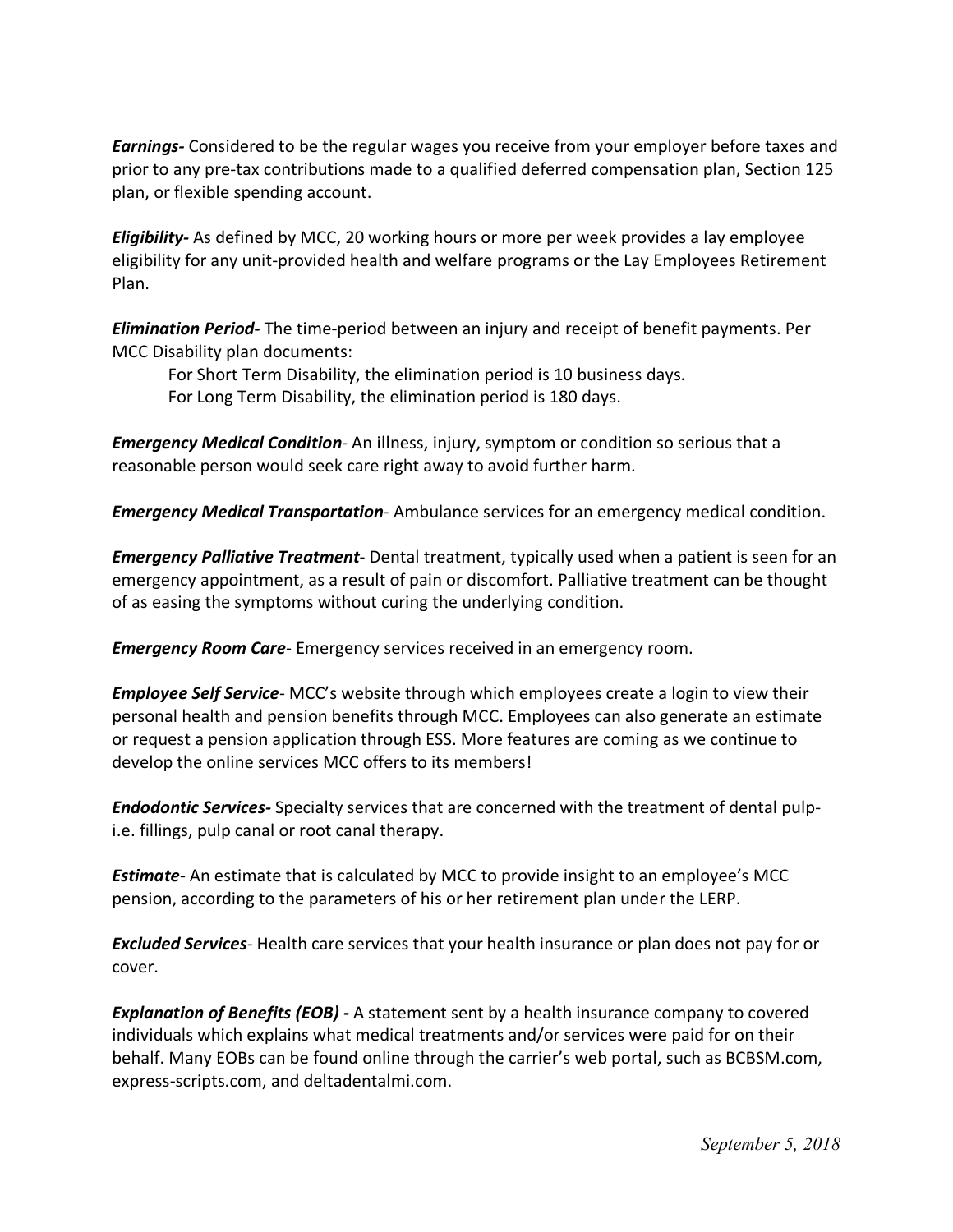*Family and Medical Leave Act-* A Federal law that guarantees up to 12 weeks of job protected leave for certain employees when they need to take time off due to serious illness or disability, to have or adopt a child, or to care for another family member. When on leave under FMLA, you can continue coverage under your job-based plan. MCC does not administer FMLA. Please consult your employer for questions about FMLA.

*Fiscal Year-* Any yearly period, without regard to the calendar year, at the end of which an organization determines its financial condition for taxing or accounting purposes. The beginning of the Fiscal Year for the Ecclesiastical Province of Detroit begins July 1 and ends June 30 of the following year.

*Flexible Benefits Plan*- Also known as a Cafeteria Plan, FSA, or IRS 125 Plan, the flexible benefit plan allows employees the opportunity to deposit their own pre-tax earnings into an account which they use to pay for a licensed day care provider or qualifying health expenses.

**Formulary**- A list of prescription drugs covered by a prescription drug plan or another insurance plan offering prescription drug benefits. Also called a drug list.

*Friend of the Court (FOC)*- A State of Michigan administrative office which investigates, makes recommendations, helps enforce orders which affect minor children, and assists the Department of Human Services' Office of Child Support in providing Title IV-D Services. MCC must review and comply with any FOC order sent.

*Frozen Benefit-* The accrued benefit of a pre-2011 LERP participant determined as of 12/31/2011. The Frozen Benefit is calculated and added to the participant's final pension amounts upon retiring.

*Full-Time Employee*- An employee who works a minimum of 20 hours per week. Part-time employees work than 20 hours per week.

*Generic Drugs*- A prescription drug that has the same active-ingredient formula as a brandname drug. Generic drugs usually cost less than brand-name drugs. The Food and Drug Administration (FDA) rates these drugs to be as safe and effective as brand-name drugs.

*Group Health Plan*- In general, a health plan offered by an employer or employee organization that provides health coverage to employees and their families. For MCC, this are the PPO 1 and PPO 2 plans offered through Blue Cross Blue Shield of Michigan.

*Habilitative/Habilitation Services*- Health care services that help you keep, learn, or improve skills and functioning for daily living. Examples include therapy for a child who isn't walking or talking at the expected age. These services may include physical and occupational therapy, speech-language pathology, and other services for people with disabilities in a variety of inpatient and/or outpatient settings. See your Summary of Benefits and Coverage for plan limitations.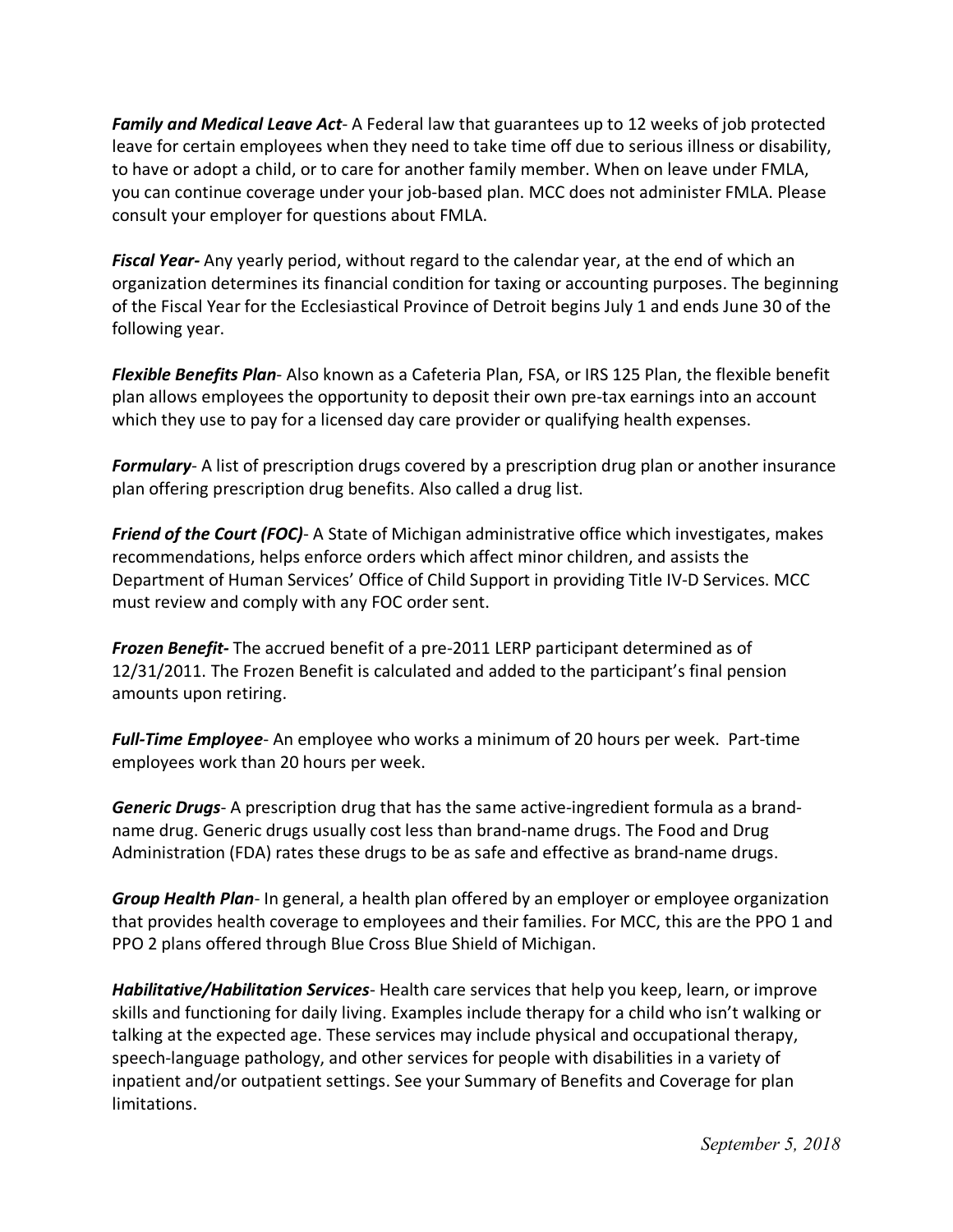*Hardship Exemption*- Under the Affordable Care Act, most people must pay a fee if they don't have health coverage that qualifies as being "minimum essential coverage." One exception is the result of showing that a "hardship" prevented someone from becoming insured.

*Health Insurance*- A contract which requires your health insurer to pay some or all of your health care costs in exchange for a premium.

*Health Insurance Marketplace*- A resource where individuals, families, and small businesses can: learn about their health coverage options; compare health insurance plans based on costs, benefits, and other important features; choose a plan; and enroll in coverage. The Marketplace also provides information on programs that help people with low to moderate income and resources pay for coverage. This includes ways to save on the monthly premiums and out-ofpocket costs of coverage available through the Marketplace, and information about other programs, including Medicaid and the Children's Health Insurance Program (CHIP). The Marketplace encourages competition among private health plans, and is accessible through websites, call centers, and in-person assistance.

*HIPAA-* The Federal Health Insurance Portability and Accountability Act of 1996. The primary goal of the law is to make it easier for people to keep health insurance, help the healthcare industry control administrative costs, and protect the confidentiality and security of healthcare information.

*Home Health Care*- Health care services a person receives at home.

*Hospice Services*- Services to provide comfort and support for persons in the last stages of a terminal illness and their families.

*Hospital Outpatient Care*- Care in a hospital that usually doesn't require an overnight stay.

*Hospitalization*- Care in a hospital that requires admission as an inpatient and usually requires an overnight stay. An overnight stay for observation could be outpatient care.

*ID Cards***-** Identification Cards which provide proof of insurance for a provider's billing purposes. Blue Cross Blue Shield of Michigan, Express Scripts, and Blue Vision all provide cards for their insured membership.

*In-network Coinsurance*- The percent (for example, 20% under MCC's PPO 1 medical plan) you pay of the allowed amount for covered health care services to providers who contract with your health insurance or plan. In-network coinsurance usually costs you less than out-of-network coinsurance.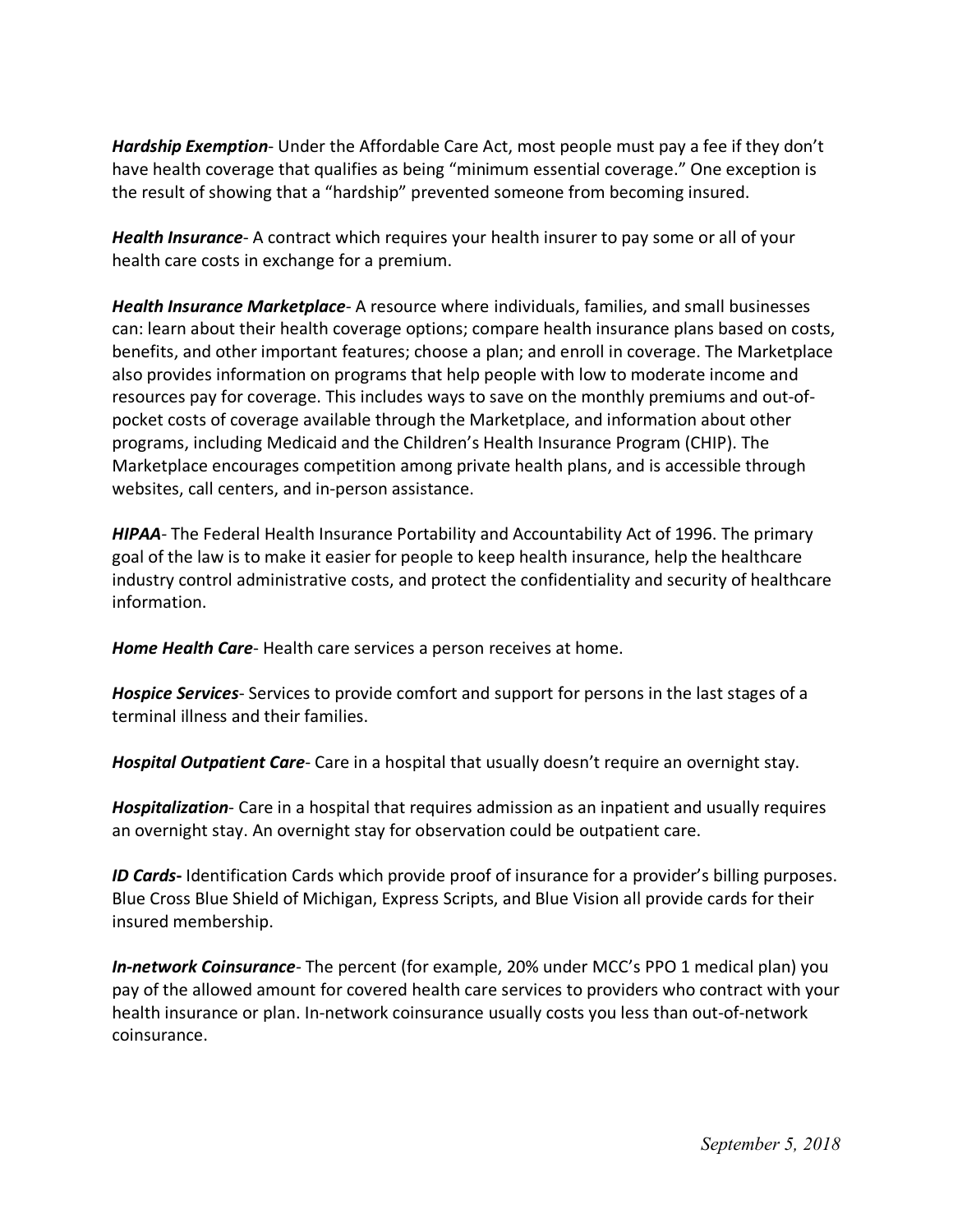*In-network Copayment*- A fixed amount (for example, \$25 under MCC's PPO 1 medical plan) you pay for covered health care services to providers who contract with your health insurance or plan. In-network copayments usually are less than out-of-network copayments.

*Inpatient Care*- Health care that you get when you're admitted as an inpatient to a health care facility, like a hospital or skilled nursing facility.

*Joint and Survivor Annuities-* Within MCC's LERP, a joint and survivor annuity provides a reduced monthly benefit until the pension recipient's death. A monthly survivor benefit, equal to the specified percentage of the amount you receive (either 50% or 100%), is payable after your death, to your designated beneficiary for the remainder of his or her lifetime. However, if your beneficiary dies before you, the monthly amount which is paid to you will subsequently increase to the amount that would have originally been paid, had you elected the single life annuity instead.

*Lay Employee-* A person who works within a religious organization but is not a member of the formal clergy.

*Lay Employees Retirement Plan (LERP)-* The Fourth Amended and Restated Michigan Catholic Conference Lay Employees' Retirement Plan, whose purpose is to provide financial assistance during your retirement years. The Plan is a defined benefit pension plan, a tax-qualified plan under Internal Revenue Code Section 401(a) and a non-electing church plan, as described in Internal Revenue Code Section 414(e).

**Lifetime Limit**- A cap on the total lifetime benefits you may get from your insurance company. An insurance company may impose a total lifetime dollar limit on benefits (like a \$5 million lifetime cap) or limits on specific benefits (like a \$200,000 lifetime cap on organ transplants or one gastric bypass per lifetime) or a combination of the two. After a lifetime limit is reached, the insurance plan will no longer pay for covered services.

*Long-Term Care*- Services that include medical and non-medical care provided to people who are unable to perform basic activities of daily living such as dressing or bathing. Long-term supports and services can be provided at home, in the community, in assisted living or in nursing homes. Individuals may need long-term supports and services at any age. Medicare and most health insurance plans don't pay for long-term care.

*Long Term Disability-* An insurance policy that provides you with financial protection by paying a portion of your income in the event that you are unable to work due to an illness, injury, or accident for a long period of time.

*Lump Sum Payment*- A single lump sum cash payment of the present value of your vested benefit under the LERP. Unless you elect to make a direct rollover to another eligible retirement plan or to an individual retirement account (IRA), the lump sum payment is subject to 20%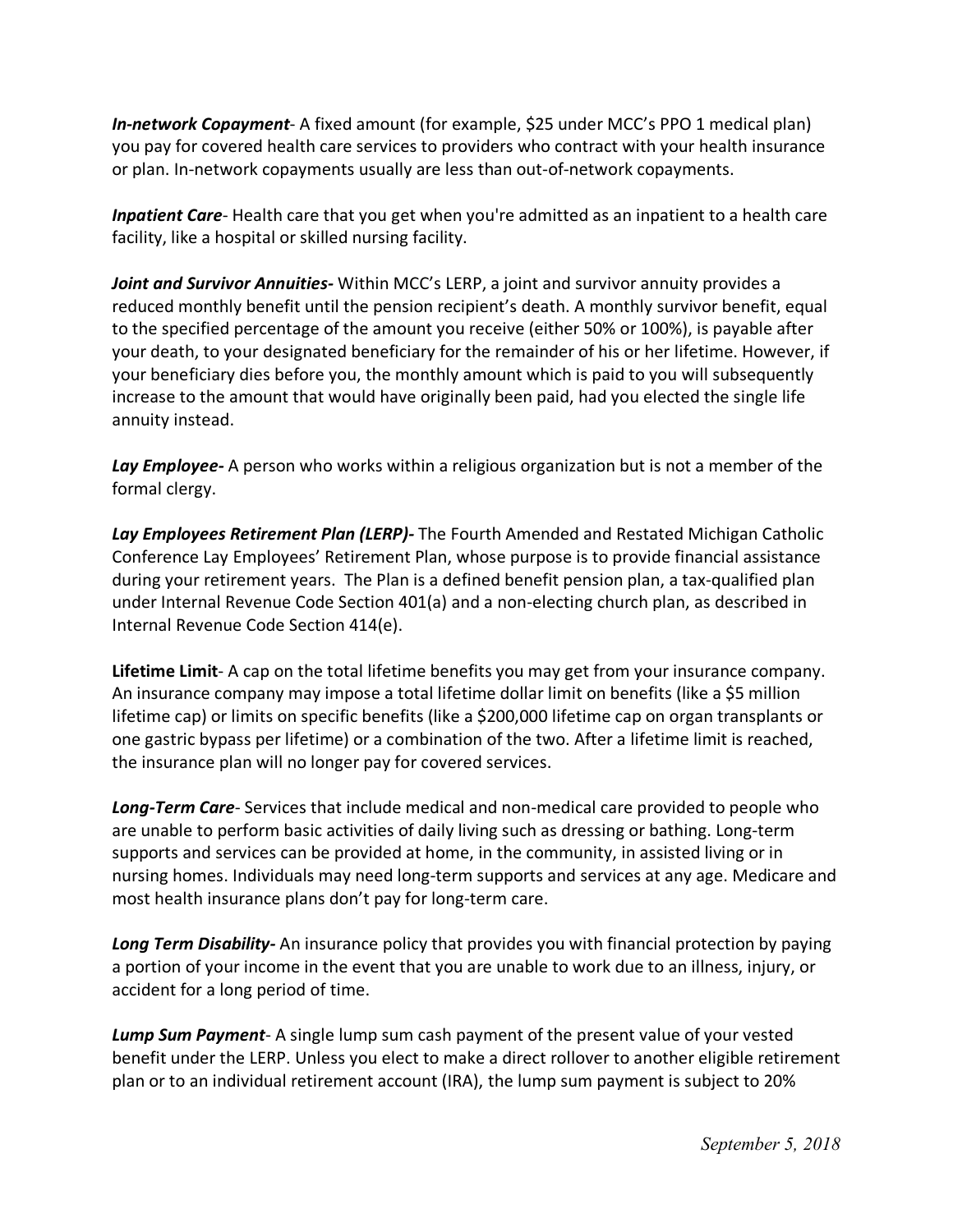federal income tax withholding. If you receive a lump sum payment and later return to covered employment, all prior credited years of service will be lost.

*Medicaid*- A state-administered health insurance program for low-income families and children, pregnant women, the elderly, people with disabilities, and in some states, other adults. The Federal government provides a portion of the funding for Medicaid and sets guidelines for the program. States also have choices in how they design their program, so Medicaid varies state by state and may have a different name in your state.

*Medically Necessary*- Health care services or supplies needed to diagnose or treat an illness, injury, condition, disease or its symptoms and that meet accepted standards of medicine.

*Medicare*- A Federal health insurance program for people who are age 65 or older and certain younger people with disabilities. It also covers people with End-Stage Renal Disease (permanent kidney failure requiring dialysis or a transplant, sometimes called ESRD).

*Medicare Advantage*- A type of Medicare health plan offered by a private company that contracts with Medicare to provide you with all your Part A and Part B benefits. Medicare Advantage Plans include Health Maintenance Organizations, Preferred Provider Organizations, Private Fee-for-Service Plans, Special Needs Plans, and Medicare Medical Savings Account Plans. If you're enrolled in a Medicare Advantage Plan, most Medicare services are covered through the plan and aren't paid for under Original Medicare. Most Medicare Advantage Plans offer prescription drug coverage. MCC does not offer any Medicare Advantage programs for lay working aged employees or lay retirees.

*Medicare Part D*- A program that helps pay for prescription drugs for people with Medicare who join a plan that includes Medicare prescription drug coverage. There are two ways to get Medicare prescription drug coverage: through a Medicare Prescription Drug Plan or a Medicare Advantage Plan that includes drug coverage. These plans are offered by insurance companies and other private companies approved by Medicare. MCC does not offer any Medicare Advantage programs for its lay, working aged, employees or its lay retirees.

*Meritain*- The benefit administrator of Michigan Catholic Conference's Flexible Benefit plans.

*Multi-unit employment*- Under the LERP, a lay employee is eligible for the LERP benefit when he or she is actively working a combined minimum of 20 or more hours at more than one Covered Unit. As a result, each unit contributes to that employee's pension.

*Newly Eligible*- A state of eligibility in which an employee is newly eligible for benefits. In most cases, this happens when an employee is newly hired with a Covered Unit. But, this can also happen when an employee transitions from a part-time to full-time schedule. The newly eligible date is the first of the month following your start or schedule-change date.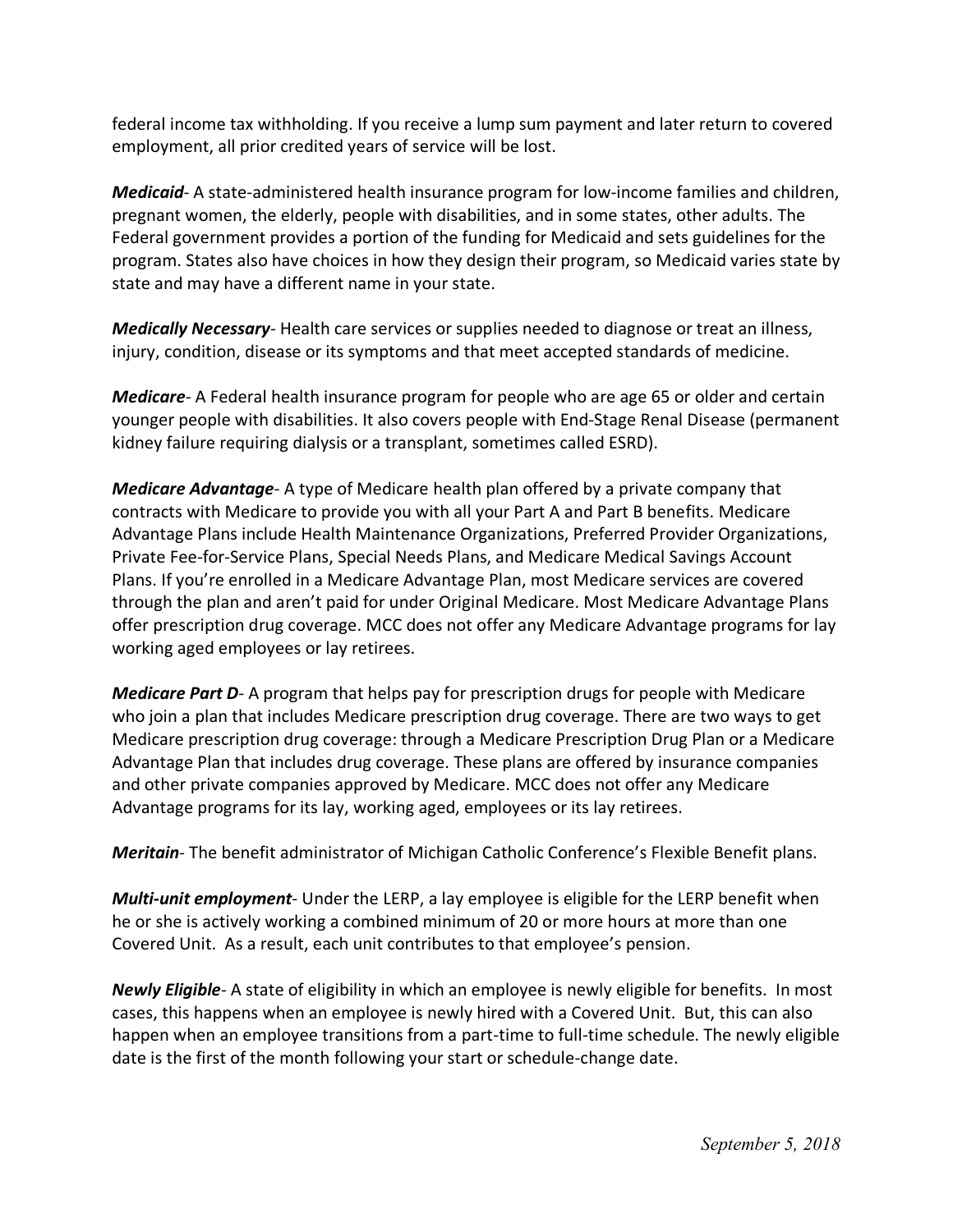*Non-preferred Provider*- A provider who doesn't have a contract with your health insurer or plan to provide services to you. You'll pay more to see a non-preferred provider. Check your policy to see if you can go to all providers who have contracted with your health insurance or plan, or if your health insurance or plan has a "tiered" network and you must pay extra to see some providers.

*Normal Retirement Age-* Normal Retirement Age is the date on which you attain Social Security Retirement Age and have completed five or more years of credited service.

*Prophylaxis (cleanings) -* Dental prevention and treatment of diseases, includes cleaning of teeth in a dental office. This can also include a fluoride treatment.

*Prosthodontic Services-* Dental services that include the restoration and maintenance of oral function by the replacement of missing teeth and other oral structures by artificial devices.

*Orthodontic Services-* Dental services dealing with the prevention and correction of irregular teeth, as by means of braces.

*Open Enrollment Period*- The period during which individuals who are eligible to enroll in the MCC insurance plan, usually taking part in the  $4<sup>th</sup>$  quarter of the calendar year. Individuals may also qualify for Special Enrollment Periods outside of Open Enrollment if they experience a Qualifying Life Event.

*Out-of-Network Coinsurance*- The percentage (for example, 40%) you pay of the allowed amount for covered health care services to providers who don't contract with your health insurance or plan. Out-of-network coinsurance usually costs you more than in-network coinsurance.

*Out-of-Network Copayment*- A fixed amount (for example, \$30) you pay for covered health care services from providers who don't contract with your health insurance or plan. Out-ofnetwork copayments usually are more than in-network copayments.

*Out-of-Pocket Costs*- Your expenses for medical care that aren't reimbursed by insurance. Outof-pocket costs include deductibles, coinsurance, and copayments for covered services plus all costs for services that aren't covered.

*Out-of-Pocket Maximum/Limit*- The most you pay during a policy period (usually one year) before your health insurance or plan starts to pay 100% for covered essential health benefits. This limit must include deductibles, coinsurance, copayments, or similar charges and any other expenditure required of an individual which is a qualified medical expense for the essential health benefits. This limit does not have to count premiums, balance billing amounts for non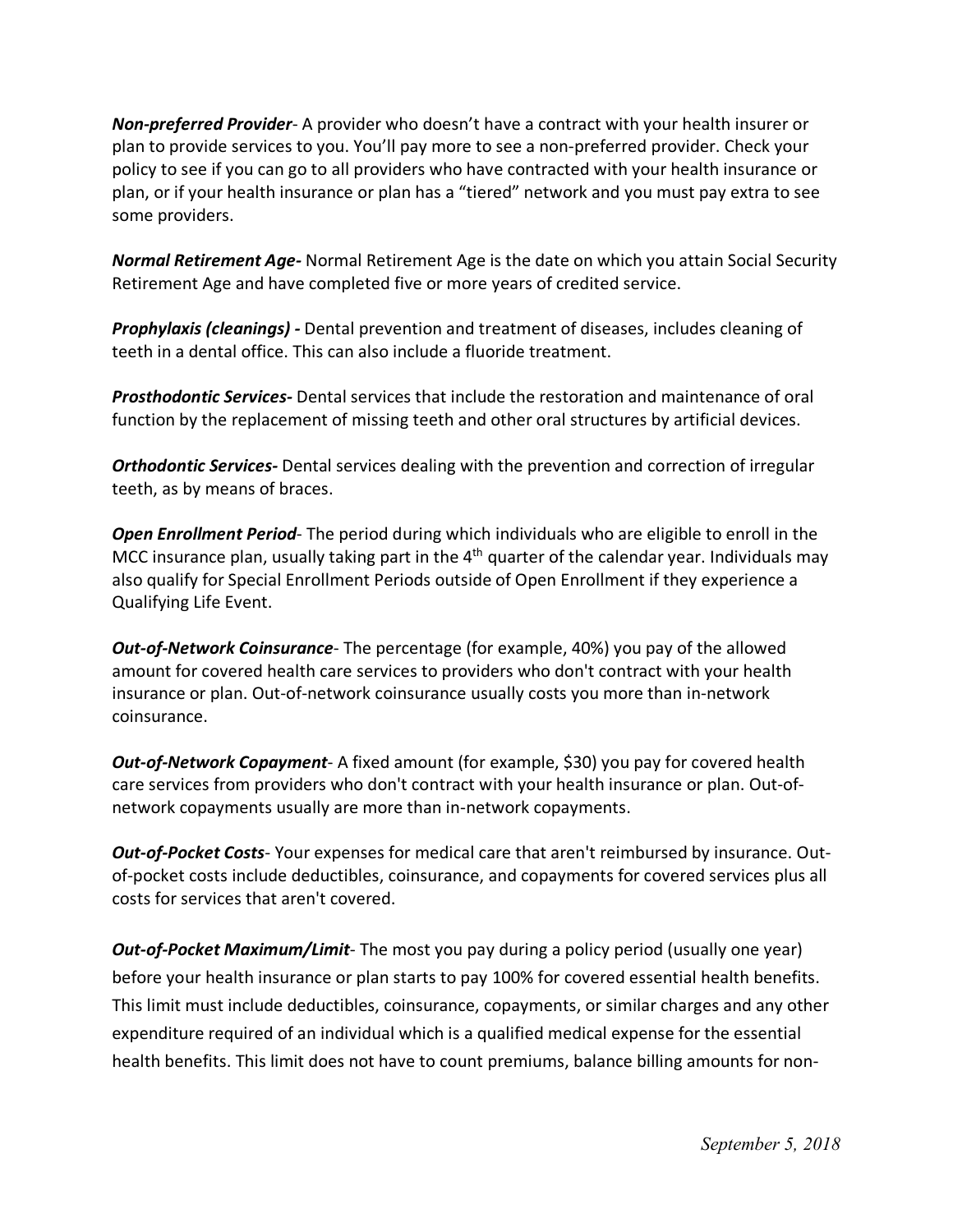network providers and other out-of-network cost-sharing or spending for non-essential health benefits.

The maximum out-of-pocket cost limit for any individual Marketplace plan for 2015 can be no more than \$6,600 for an individual plan and \$13,200 for a family plan.

## *Patient Protection and Affordable Care Act*- See Affordable Care Act

*Pension-* A monthly amount payable by the Lay Employees' Retirement Plan (LERP) throughout the future life of a person, or for a temporary period, as provided in the LERP.

*PHI-* Stands for Protected Health Information and is any information in a medical record that can be used to identify an individual, and that was created, used, or disclosed in the course of providing a health care service, such a diagnosis or treatment.

*Physician Services*- Health care services a licensed medical physician (M.D. – Medical Doctor or D.O. – Doctor of Osteopathic Medicine) provides or coordinates.

*Plan ID*- All insurances through MCC offer Plan IDs as identification of the group plan that the insured falls under. Plan IDs can be easily located on ID cards but can also be identified on any Summary of Benefits, Explanation of Benefits, or Plan Descriptions.

*Plan Year*- A 12-month period of benefits coverage under a group health plan. This 12-month period may not be the same as the calendar year.

*Power of Attorney*- The authority to act for another person in specified or all legal or financial matters.

*Pre-Existing Condition*- A health problem you had before the date that new health coverage starts.

*Preauthorization*- A decision by your health insurer or plan that a health care service, treatment plan, prescription drug or durable medical equipment is medically necessary. Sometimes called prior authorization, prior approval or precertification. Your health insurance or plan may require preauthorization for certain services before you receive them, except in an emergency. Preauthorization isn't a promise your health insurance or plan will cover the cost.

*Preferred Provider*- A provider who has a contract with your health insurer or plan to provide services to you at a discount. Check your policy to see if you can see all preferred providers or if your health insurance or plan has a "tiered" network and you must pay extra to see some providers. Your health insurance or plan may have preferred providers who are also "participating" providers. Participating providers also contract with your health insurer or plan, but the discount may not be as great, and you may have to pay more.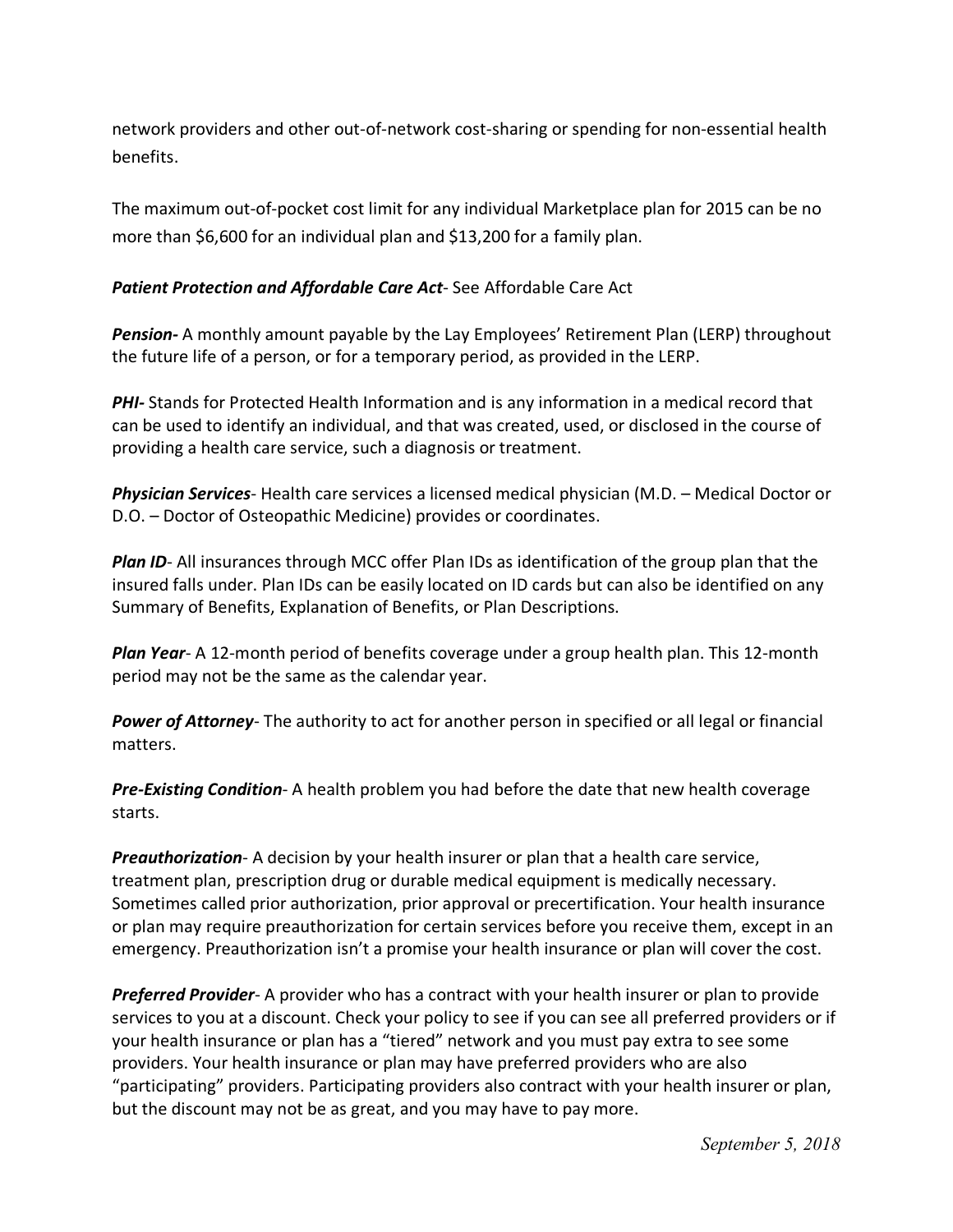*Preferred Provider Organization (PPO)* - A type of health plan that contracts with medical providers, such as hospitals and doctors, to create a network of participating providers. You pay less if you use providers that belong to the plan's network. You can use doctors, hospitals, and providers outside of the network for an additional cost. MCC offers two PPO plans through Blue Cross Blue Shield of Michigan.

*Premium-* Agreed upon fees paid for coverage of medical benefits for a defined benefit period. Premiums can be paid by employers, employees, or shared by both the insured individual and the employer.

*Premium Sharing-* An agreement between the employer and the insured in which they each agree to pay a certain amount of their healthcare premiums.

*Prescription Drug Coverage*- Health insurance or plan that helps pay for prescription drugs and medications. MCC offers prescription drug coverage through their medical plan by a provider called Express Scripts.

*Preventive Services-* Routine health care that includes screenings, check-ups, and patient counseling to prevent illnesses, disease, or other health problems. Certain preventive services are not covered due to religious exemption granted to the MCC plan due to the tenets held by the Catholic Church. See Summary of Benefits and Coverage for Plan Limitations.

*Primary Care*- Health services that cover a range of prevention, wellness, and treatment for common illnesses. Primary care providers include doctors, nurses, nurse practitioners, and physician assistants. They often maintain long-term relationships with you, advise and treat you on a range of health-related issues. They may also coordinate your care with specialists.

*Primary Care Physician*- A physician (M.D. – Medical Doctor or D.O. – Doctor of Osteopathic Medicine) who directly provides or coordinates a range of health care services for a patient.

*Primary Care Provider*- A physician (M.D. – Medical Doctor or D.O. – Doctor of Osteopathic Medicine), nurse practitioner, clinical nurse specialist or physician assistant, as allowed under state law, who provides, coordinates or helps a patient access a range of health care services.

*Prior Authorization*- Approval from a health plan that may be required before you get a service or fill a prescription for the service or prescription to be covered by your plan.

*Prudential*- The carrier for Michigan Catholic Conference's 403b plan.

*Qualified Health Plan-* Under the Affordable Care Act, starting in 2014, an insurance plan that is certified by the Health Insurance Marketplace, provides essential health benefits, follows established limits on cost-sharing (like deductibles, copayments, and out-of-pocket maximum amounts), and meets other requirements. MCC's medical plans are qualified health plans.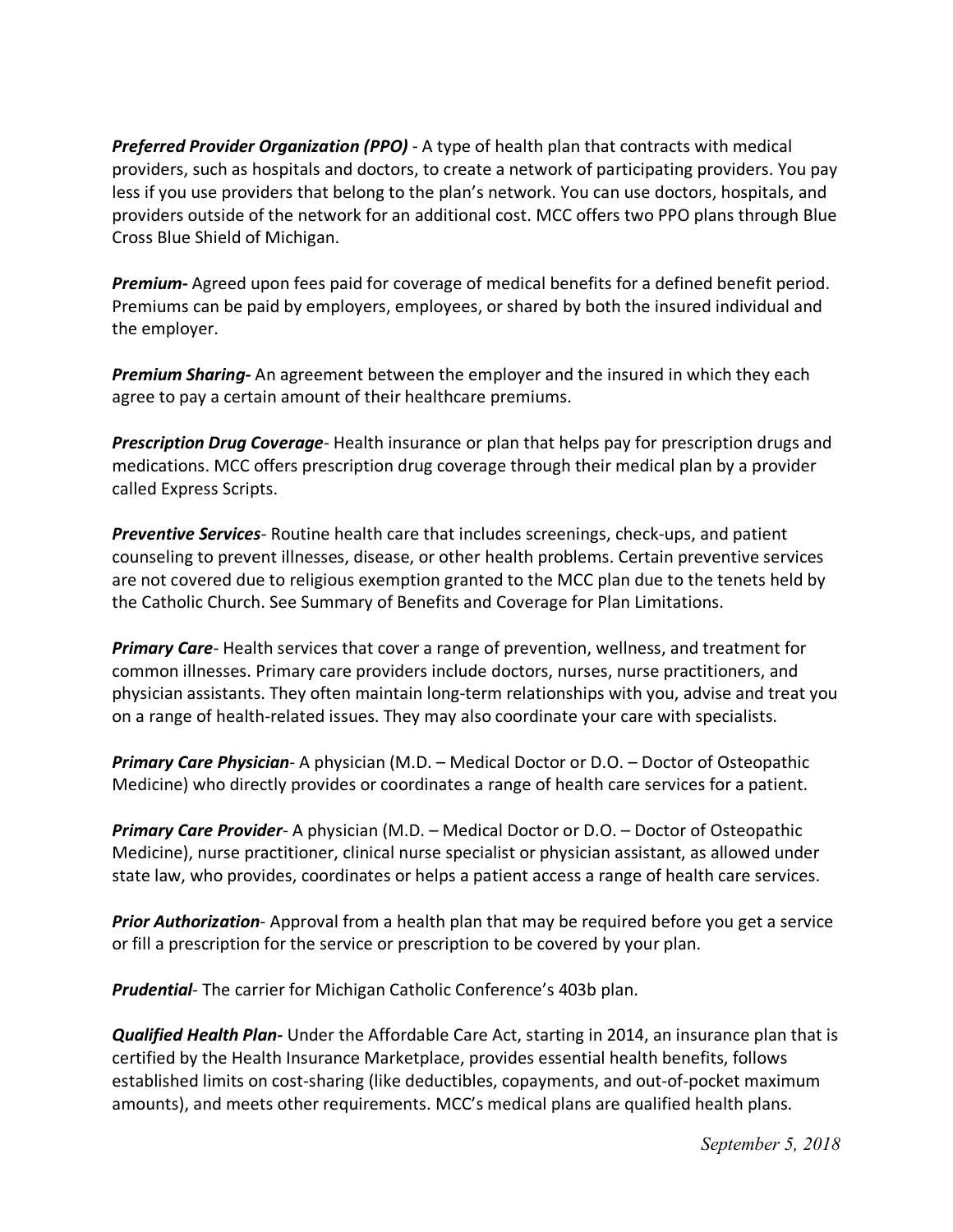*Qualifying Life Event*- A change in your life that can make you eligible for a Special Enrollment Period to enroll in, or terminate, health coverage. Examples of qualifying life events are moving to a new state, certain changes in your income, and changes in your family size (for example, if you marry, divorce, or have a baby) and gaining membership in a federally recognized tribe or status as an Alaska Native Claims Settlement Act (ANCSA) Corporation shareholder. MCC requires documentation to be provided as proof of any qualifying life event that occurs and asks for the documentation within 30 days of the day of the qualifying life event to process the change.

*Qualifying Medicare Care Expenses*- Expenses incurred during the coverage period (plan year) by the employee for medical care as defined in Code section 213(d), as limited by section 213(b), but only to the extent that you or other persons incurring the expense are not reimbursed for the expense through insurance or otherwise.

*Reconstructive Surgery*- Surgery and follow-up treatment needed to correct or improve a part of the body because of birth defects, accidents, injuries or medical conditions.

*Reduction of Life Insurance at age 70-* The amount of life insurance will reduce by 35% of the amount the employee had prior to age 70 upon the attainment of the employee's 70<sup>th</sup> birthday and will further reduce by 35% every five years thereafter.

*Referral*- A written order from your primary care doctor for you to see a specialist or get certain medical services. In many Health Maintenance Organizations (HMOs), you need to get a referral before you can get medical care from anyone except your primary care doctor. If you don't get a referral first, the plan may not pay for the services.

*Rehabilitative/Rehabilitation Services*- Health care services that help you keep, get back, or improve skills and functioning for daily living that have been lost or impaired because you were sick, hurt, or disabled. These services may include physical and occupational therapy, speechlanguage pathology, and psychiatric rehabilitation services in a variety of inpatient and/or outpatient settings.

*Reimbursement Form-* A form provided by the Insurance carrier that allows for manual reimbursement of claims.

*Restorative Services*- Dental services that help manage diseases of the teeth and their supporting structures, and the rehabilitation of the dentition to functional and aesthetic requirements of the individual.

*Retirement Application*- Participants who are eligible for benefits under the LERP shall file an application for the benefits with MCC and the Pension Board on forms provided by MCC (available either by phone or online). MCC advises eligible participants to request a packet 90 days before their date of desired retirement.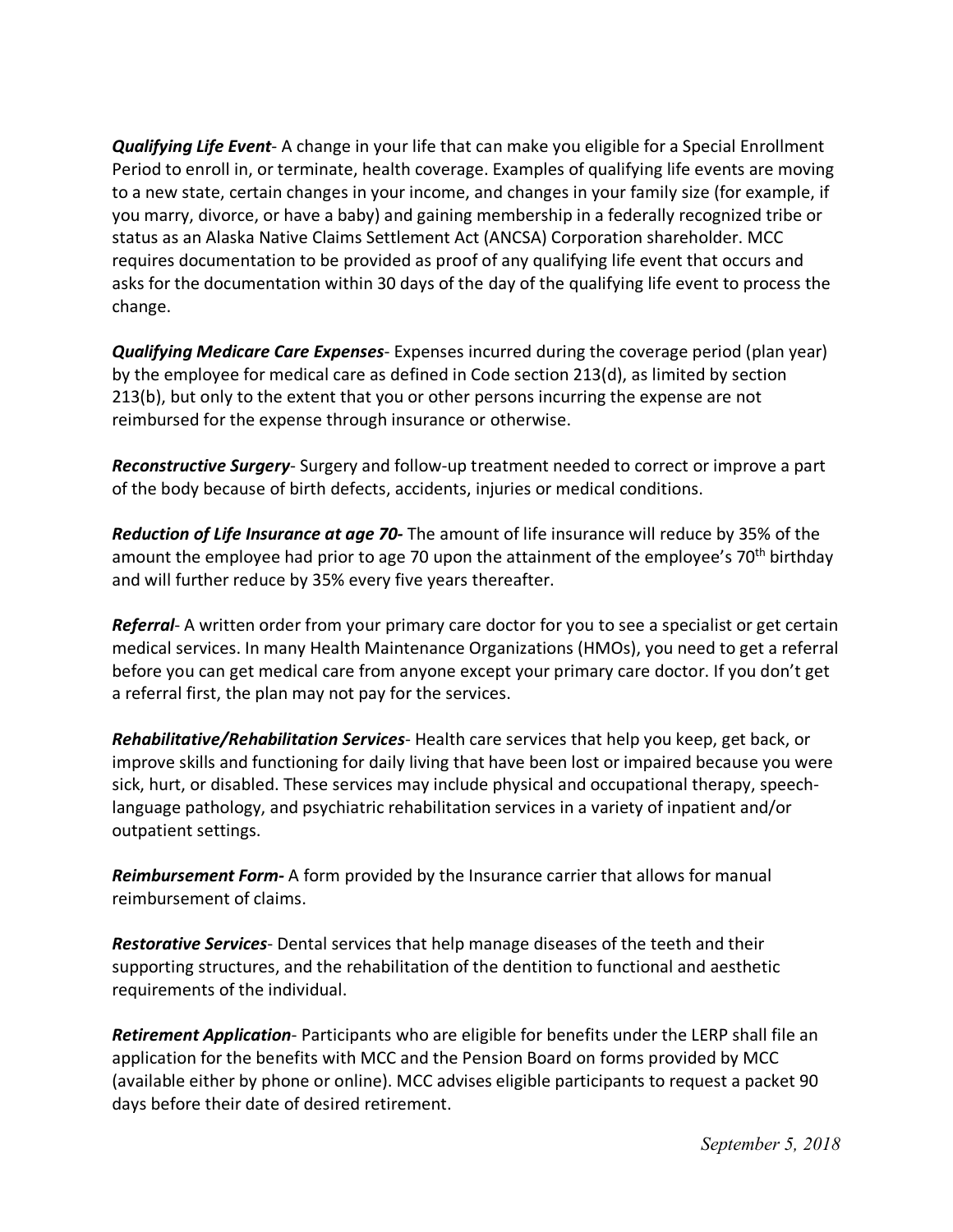*Rule of 85-* For those born prior to January 1, 1960, a participant in the LERP's deferred withdrawal retirement benefit shall be equal to the participant's normal retirement benefit, if the sum of the participant's age and the participant's years of credited service equals or exceeds 85.

*Rule of 90-* For those born after January 1, 1960, a participant in the LERP's deferred withdrawal retirement benefit shall be equal to the participant's normal retirement benefit, if the sum of the participant's age and the participant's years of credited service equals or exceeds 90.

*Salary Reduction Agreement-* An agreement provided by the Prudential Michigan Catholic Conference 403(b) plan which authorizes the employer to reduce the pay provided by the employer, and for the difference to be provided to Prudential as a contribution to the 403(b) plan.

*Self-Insured Plan*- Type of plan usually present in larger companies where the employer itself collects premiums from enrollees and takes on the responsibility of paying employees' and dependents' medical claims. MCC's medical plan is self-insured.

*Service Area*- A geographic area where a health insurance plan accepts members, if it limits membership based on where people live. For plans that limit which doctors and hospitals you may use, it's also generally the area where you can get routine (non-emergency) services. The plan may end your coverage if you move out of the plan's service area.

*Short Term Disability-* A plan that pays 66.67% of your salary if you become temporarily disabled, meaning that you are not able to work for a short period of time due to sickness or injury (excluding on-the-job injuries, which are typically covered by workers compensation insurance).

*Straight Life Annuity-* Within the LERP, a single life annuity is a monthly annuity payable for your lifetime. When you die, payments will stop, with no further benefits payable to anyone. If you are married, you must provide a notarized spousal consent to elect this option. Your monthly payments for this option will be larger than those under the joint and survivor annuity forms.

*Skilled Nursing Care*- Services from licensed nurses in your own home or in a nursing home. Skilled care services are from technicians and therapists in your own home or in a nursing home.

*Skilled Nursing Facility Care*- Skilled nursing care and rehabilitation services provided on a continuous, daily basis in a skilled nursing facility. Examples of skilled nursing facility care include physical therapy or intravenous injections that can only be given by a registered nurse or doctor.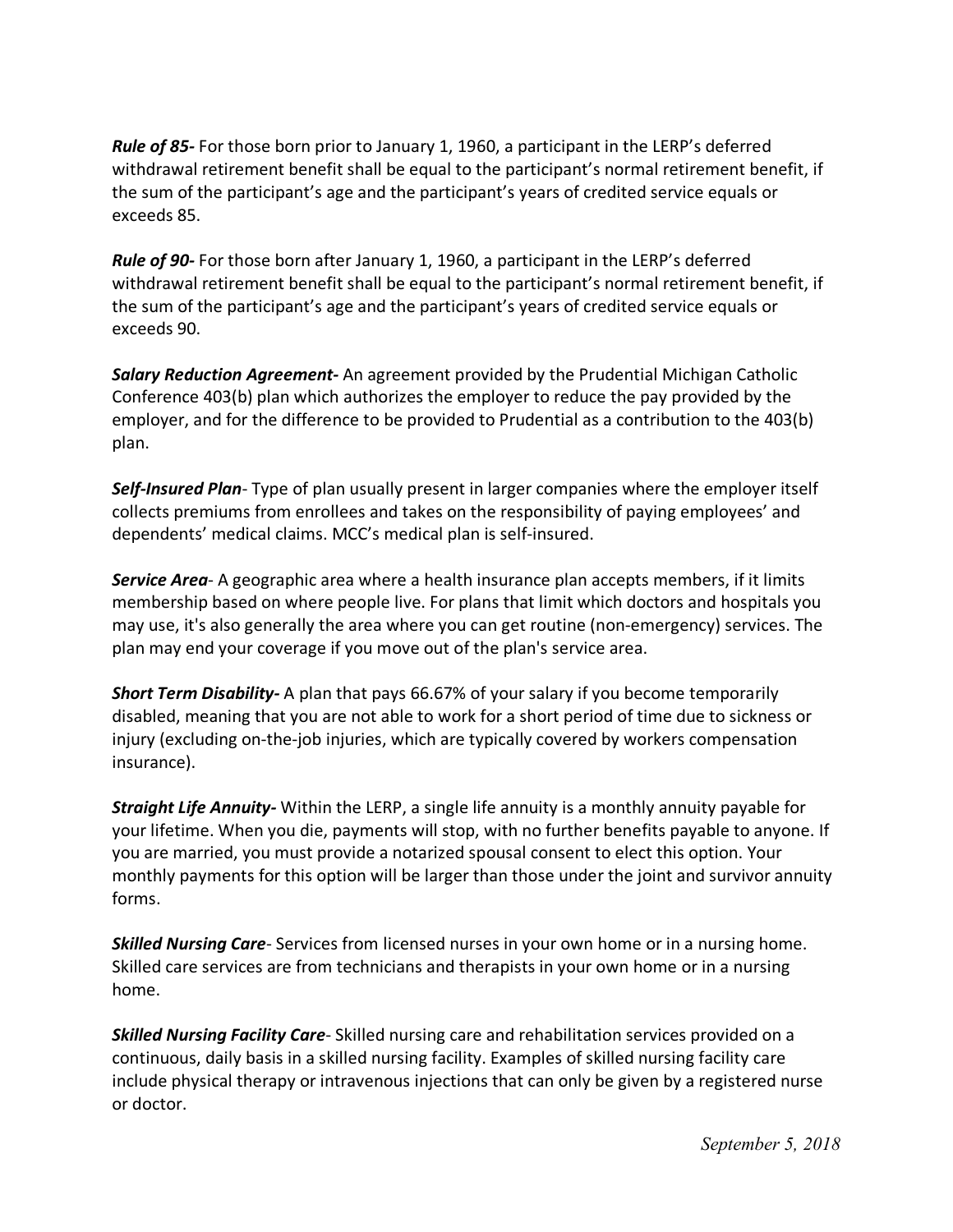*Social Security*- A system that distributes financial benefits to retired or disabled people, their spouses, and their dependent children based on their reported earnings. While you work, you may pay taxes into the Social Security system. When you retire or become disabled, you, your spouse, and your dependent children may get monthly benefits that are based on your reported earnings. Your survivors may be able to collect Social Security benefits if you die.

*Social Security Benefits*- The amount you get from Social Security Disability, Retirement (including Railroad retirement), or Survivor's Benefits each month.

*Social Security Normal Retirement Age*- Age 65, if the participant in the LERP was born before 1943, age 66 if the participant was born after 1942 and before 1959, and age 67 if the participant was born after 1959.

*Social Security Survivors Benefits*- Social Security benefits based on your record (if you should die) that are paid to your:

- Widow/widower age 60 or older, 50 or older if disabled, or any age if caring for a child under age 16 or disabled before age 22
- Children, if they are unmarried and under age 18, under 19 but still in school, or 18 or older but disabled before age 22; and
- Parents if you provided at least one-half of their support.

An ex-spouse could also be eligible for a widow/widower's benefit on your record. A special one-time lump sum payment of \$255 may be made to your spouse or minor children.

*Specialist*- A physician specialist focuses on a specific area of medicine or a group of patients to diagnose, manage, prevent or treat certain types of symptoms and conditions. A non-physician specialist is a provider who has more training in a specific area of health care.

*State Medical Assistance Office*- A state agency in charge of the state's Medicaid program and can give information about programs in its state that help pay medical bills for people with limited income and resources.

*Summary of Benefits and Coverage (SBC)* - An easy to read summary that lets you reviews and compare costs and coverage of the provided health plans. You can review options based on price, benefits, deductible/coinsurance limits, and other features that may be important to you. MCC's SBCs are available online at micatholic.org.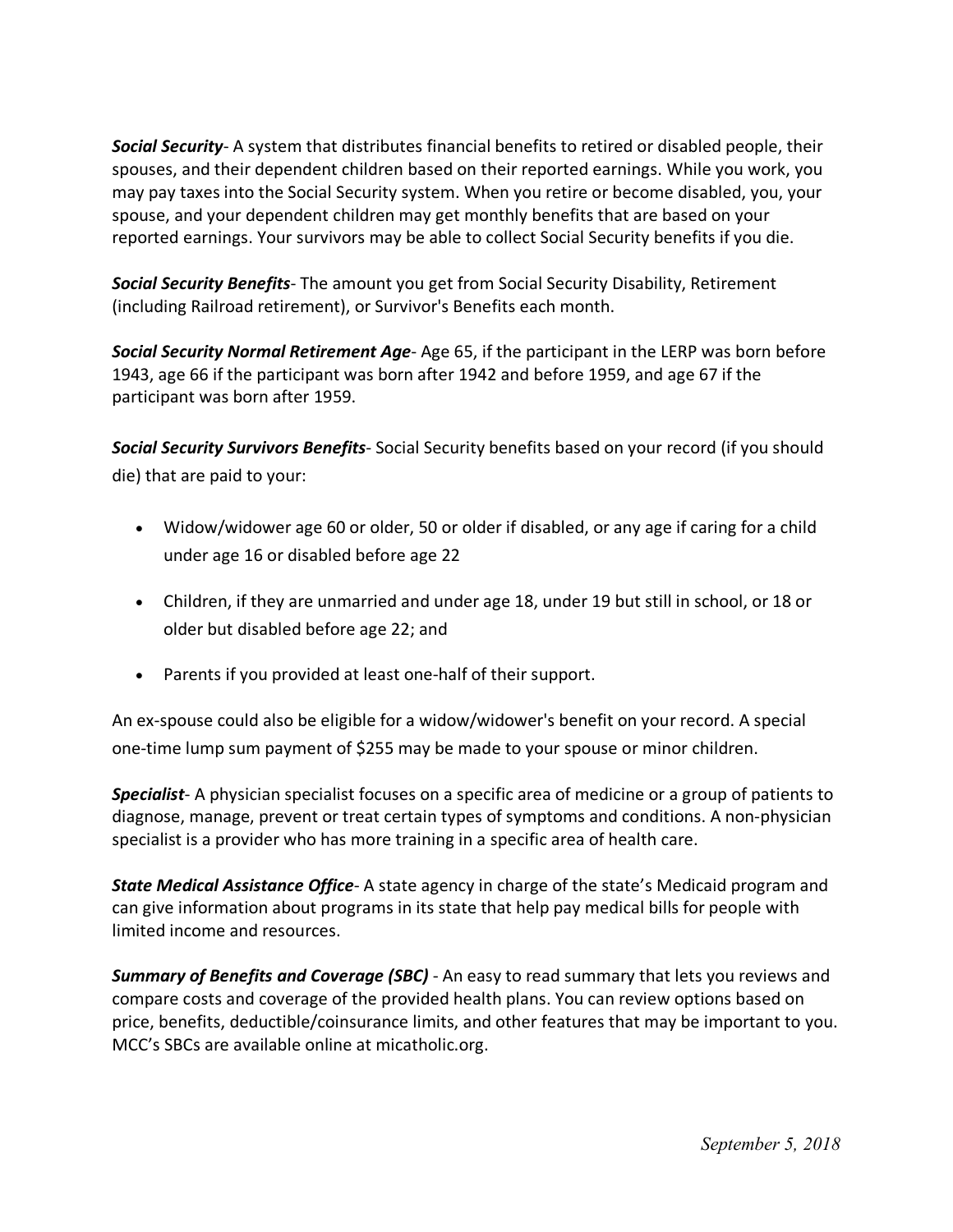*Termination Date***-** The first day of the calendar month following the month in which an employee ceases to be employed by a covered unit.

*TRICARE*- A health care program for active-duty and retired uniformed services members and their families.

*UCR-* The amount paid for a medical service in a geographic area based on what providers in the area usually charge for the same or similar medical service. The UCR amount sometimes is used to determine the allowed amount.

*Unum*- The insurance carrier for Michigan Catholic Conference Life Insurance, Short Term, and Long-Term Disability plans.

*Urgent Care*- Care for an illness, injury or condition serious enough that a reasonable person would seek care right away, but not so severe it requires emergency room care.

*Vision or Vision Coverage*- Vision coverage is a health benefit that at least partially covers vision care, like eye exams and glasses. All Qualified Health Plans (QHPs) sold on the Marketplaces include pediatric vision coverage. MCC's health plan includes pediatric vision coverage, as well as basic adult coverage, offering an annual vision examination. Through MCC, you have the option to buy a "stand-alone" vision plan through Blue Cross Blue Shield of Michigan. Stand-alone vision plans aren't offered through the federal Marketplace, and tax credits can't be applied to them.

*Waiting Period*- The time that must pass before coverage can become effective for an employee or dependent who is otherwise eligible for coverage under a job-based health plan. MCC's waiting period is the first of the month after the hire date. If the employee is hired on the first of the month, the coverage will start that day.

*Well-baby and Well-Child Visits*- Routine doctor visits for comprehensive preventive health services that occur when a baby is young and annual visits until a child reaches age 21. Services include physical exam and measurements, vision and hearing screening, and oral health risk assessments.

*Worker's Compensation*- An insurance plan that employers are required to have to cover employees who get sick or injured on the job.

*403(b) Retirement Savings Plan-* A 403(b) plan is a US tax-advantaged retirement savings plan available for some non-profit employers. Offered through Prudential, the plan allows you to